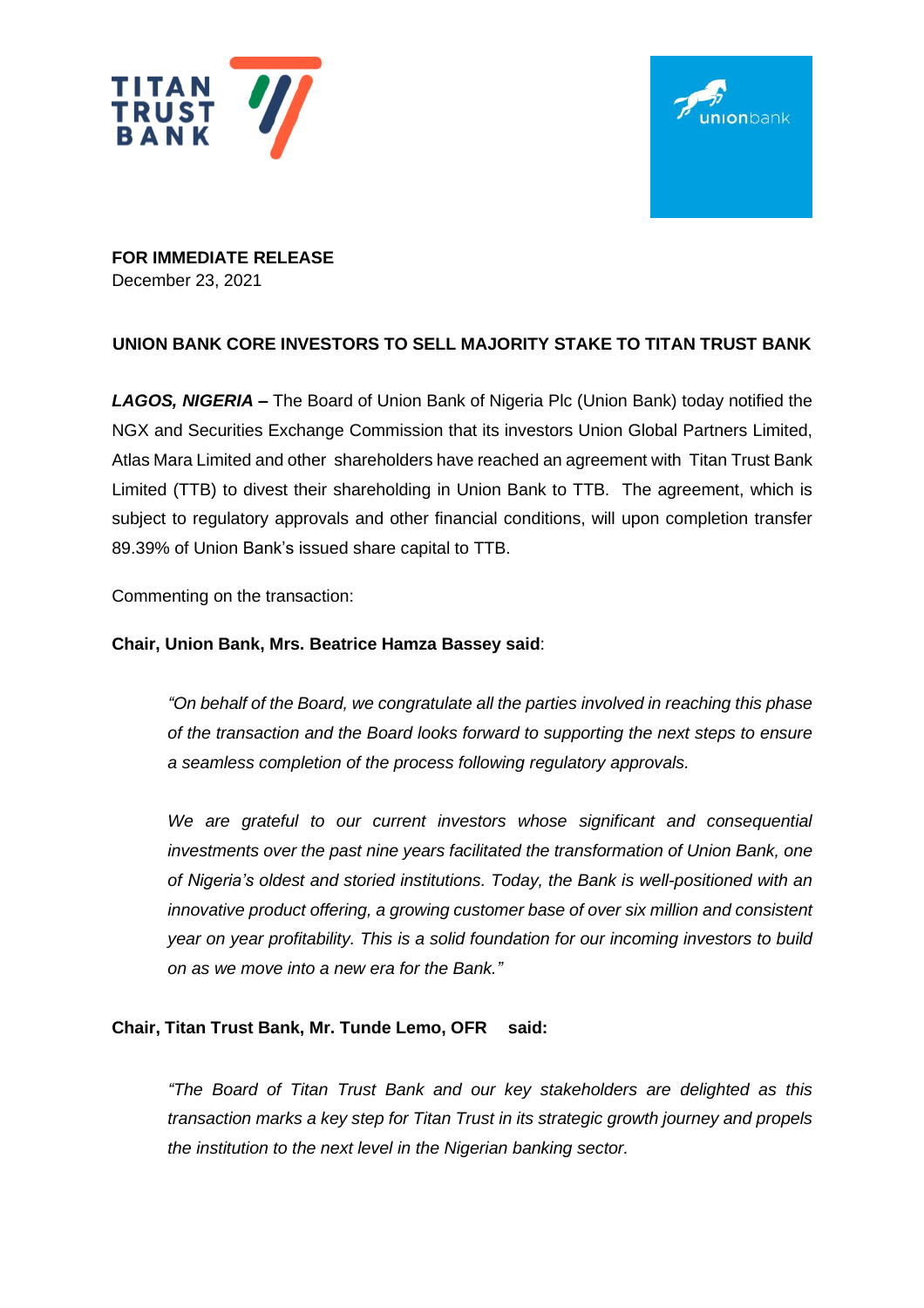



*The deal represents a unique opportunity to combine Union Bank's longstanding and leading banking franchise with TTB's innovation-led model which promises to enhance the product and service offering for our combined valued customers."*

# **Chief Executive Officer, Union Bank, Mr. Emeka Okonkwo said**:

*"This transaction marks a significant milestone in the journey of our 104-year old Bank. Whilst thanking our current investors for their unwavering commitment to the Bank over the years, we welcome our new core investor, TTB. We recognize the strategic fit between the two institutions and expect that this deal will deliver the best outcome for our employees, customers and stakeholders. We look forward to collectively writing the next exciting chapter for Union Bank."*

### **Chief Executive Officer, Titan Trust Bank, Mr. Mudassir Amray said:**

*"After completing over two years of operations with aggressive organic growth, we are excited to have an opportunity for a significant leap forward in market share. UBN's widespread presence, state of the art technology platform, quality staff and strong brand loyalty fits well with our synchronized modular strategy. We look forward to delivering superior results for the benefit of our staff, customers, shareholders, and stakeholders."*

Rothschild & Cie acted as financial adviser and White & Case LLP and Banwo & Ighodalo acted as legal advisers respectively, to the selling shareholders of Union Bank.

Citigroup Global Markets Limited acted as financial adviser, Pricewaterhouse Coopers as due diligence partner, Norton Rose Fulbright LLP, Drew Law Practise and G. Elias & Co. acted as legal advisers respectively to TTB.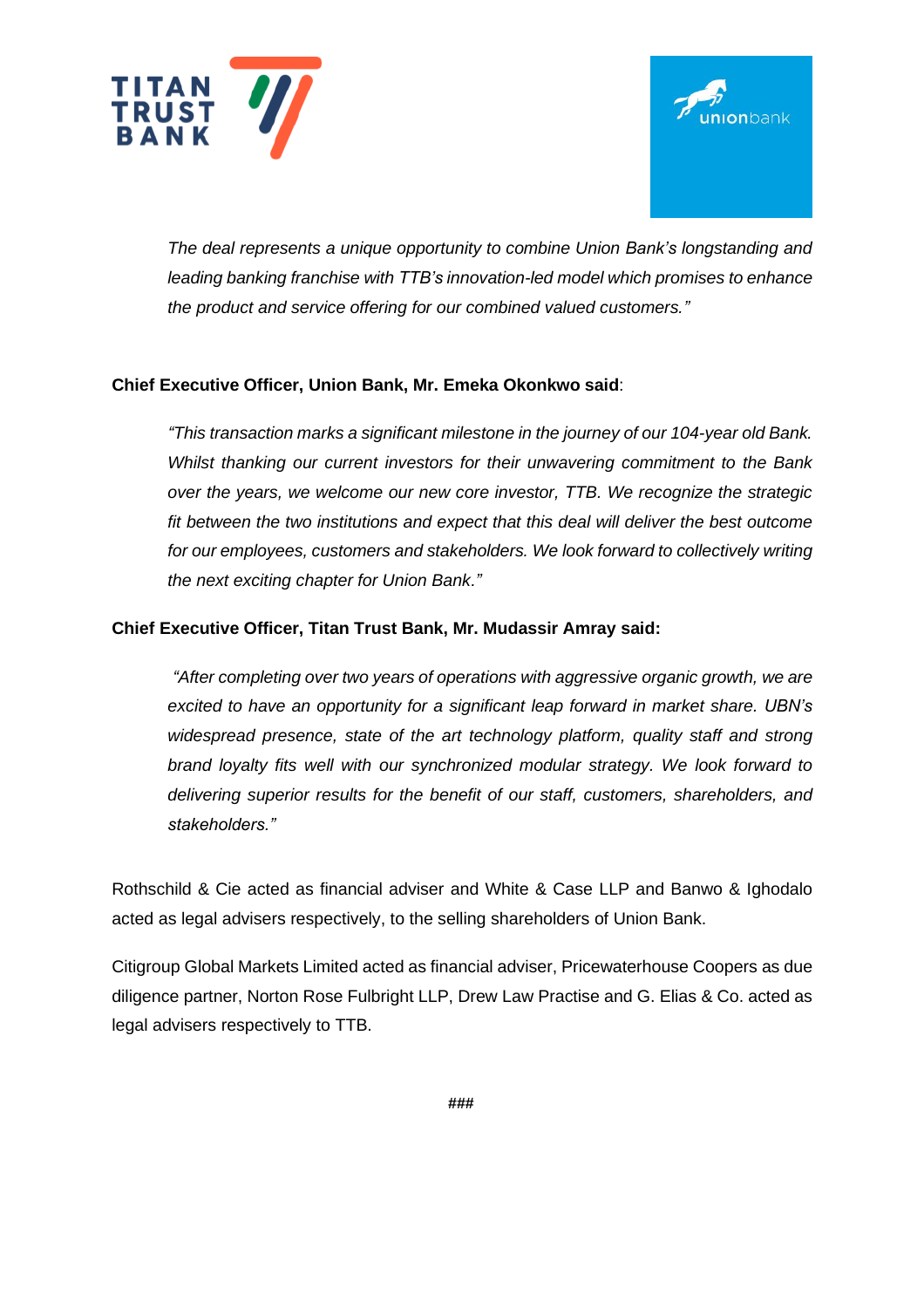



### **About Union Bank of Nigeria, PLC.**

Established in 1917 and listed on the Nigerian Stock Exchange in 1971, Union Bank is a household name and one of Nigeria's long-standing and most respected financial institutions. The Bank has a network of over 280 Sales and Service Centers across Nigeria.

Following recapitalisation in 2012 from new investors and a new Executive Management team, Union Bank has undergone an award-winning transformation programme to re-establish the bank as a leading provider of financial services in Nigeria.

Union Bank is focused on Retail, Commercial and Corporate Banking businesses. In addition to standard current and savings product portfolio, Union Bank has launched pioneering products into the Nigerian retail market including UnionKorrect, UnionGoal and UnionBetta.

More information can be found at: **www.unionbankng.com**

#### **Enquiries**

*Media Relations* – Ogochukwu Ekezie-Ekaidem - [osekezie@unionbankng.com](mailto:osekezie@unionbankng.com) *Investors Relations* – [investorrelations@unionbankng.com](mailto:investorrelations@unionbankng.com)

#### **About Titan Trust Bank Limited**

Titan Trust Bank is the newest national commercial bank in Nigeria. It commenced operation in Oct 2019 with a strong capital base and has demonstrated precision in execution of its strategy by showing tremendous growth, even in difficult times.

Titan Trust Bank has received industry-wide recognition , having been named 'Best Trade Finance Provider in Nigeria' for 2022 by Global Finance (for the second year running) and 'Best New Commercial Banking Brand' and 'Fastest Growing Digital Banking Brand' for 2021 by the Global Brand.

More information can be found at: [www.titantrustbank.com](http://www.titantrustbank.com/)